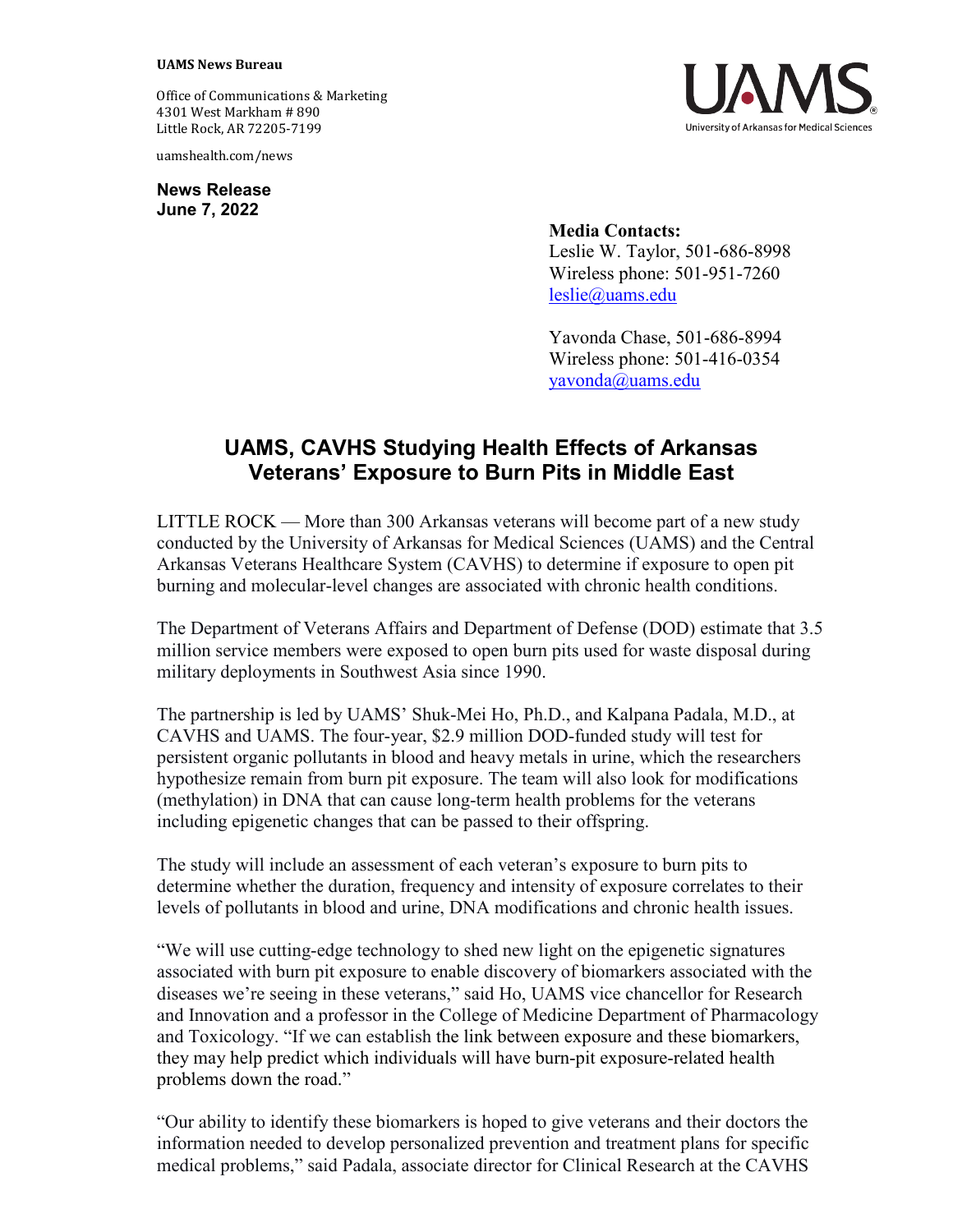UAMS, CAVHS Studying Health Effects of Arkansas Veterans' Exposure to Burn Pits in Middle East Page 2

Geriatric Research, Education, and Clinical Center, and associate professor in the College of Medicine Department of Geriatrics.

Ho and Padala are leading a large interdisciplinary team that will recruit study participants from about 6,800 Arkansas veterans who registered in the Veterans Affairs Airborne Hazards and Open Burn Pit (AHOBP) Registry. The study aims to enroll 220 of those registered veterans exposed to burn pits while on Middle East deployments and another 110 veterans not exposed.

Ho encourages all veterans who served in the Middle East to fill out the [VA Registry](https://veteran.mobilehealth.va.gov/AHBurnPitRegistry/#page/home)  [Form,](https://veteran.mobilehealth.va.gov/AHBurnPitRegistry/#page/home) even those who believe they were not exposed to burn pits. The [VA website](https://www.publichealth.va.gov/exposures/burnpits/registry.asp#:%7E:text=VA%20established%20the%20Airborne%20Hazards,effects%20of%20airborne%20hazard%20exposures.) states that the registry does not exclude veterans who believe they were not exposed to airborne hazards or have related health concerns. All veterans who complete the form are eligible for a free environmental health evaluation at their local VA, according to the website.

Burn pits have been used by the U.S. military to quickly eliminate solid waste. According to a [National Institutes of Health-funded study](https://pubmed.ncbi.nlm.nih.gov/35128459/) published last year, over the last 20 years there were an estimated 153 burn pits in Iraq, 99 in Afghanistan, and more than 25 in Kuwait and Uzbekistan. Burn pits have been used to burn chemicals, medical and human waste, metal, munitions or unexploded ordnance, plastics, petroleum and lubricant, rubber, Styrofoam and treated wood. They were often ignited using the benzene-based jet fuel propellant as an accelerant. Thus, the smoke has considerable potential to contain pollutants toxic to individuals exposed.

Ho also noted that with Middle East operations ongoing for more than 20 years, military personnel who returned for multiple deployments increased their exposure to burn pits.

"While there is precedent for environmental exposures from the Vietnam War and the Gulf War, we have never seen war-related hazardous exposures on this scale," Ho said, adding that similar to the experiences of first responders after the 9/11 attacks, initial skin irritations and some breathing issues may get better, but serious health conditions can emerge years later.

Ho said the research dovetails nicely with other ongoing initiatives to help veterans exposed to burn pits. Bills to expand medical coverage for this group of veterans are pending before Congress, and the VA is now requiring that its medical providers consider possible burn pit exposure when treating patients. She hopes the UAMS-CAVHS study will provide additional evidence for the VA and policymakers to support veterans' health claims.

"I encourage all veterans who were exposed to burn pits to tell their doctors," Ho said. "If our findings develop as we anticipate, we hope that someday they can be used for firefighters or other occupations with high levels of exposure to air pollution."

Ho is also leading a smaller-scale pilot study on burn pit exposures that does not require veterans to have registered in the VA AHOBP Registry. She is enrolling veterans for this study to help streamline the work of the larger DOD-funded study. Veterans interested in participating in the pilot study can call (501) 398-8622 or email [TRIcoordinators@uams.edu.](mailto:TRIcoordinators@uams.edu)